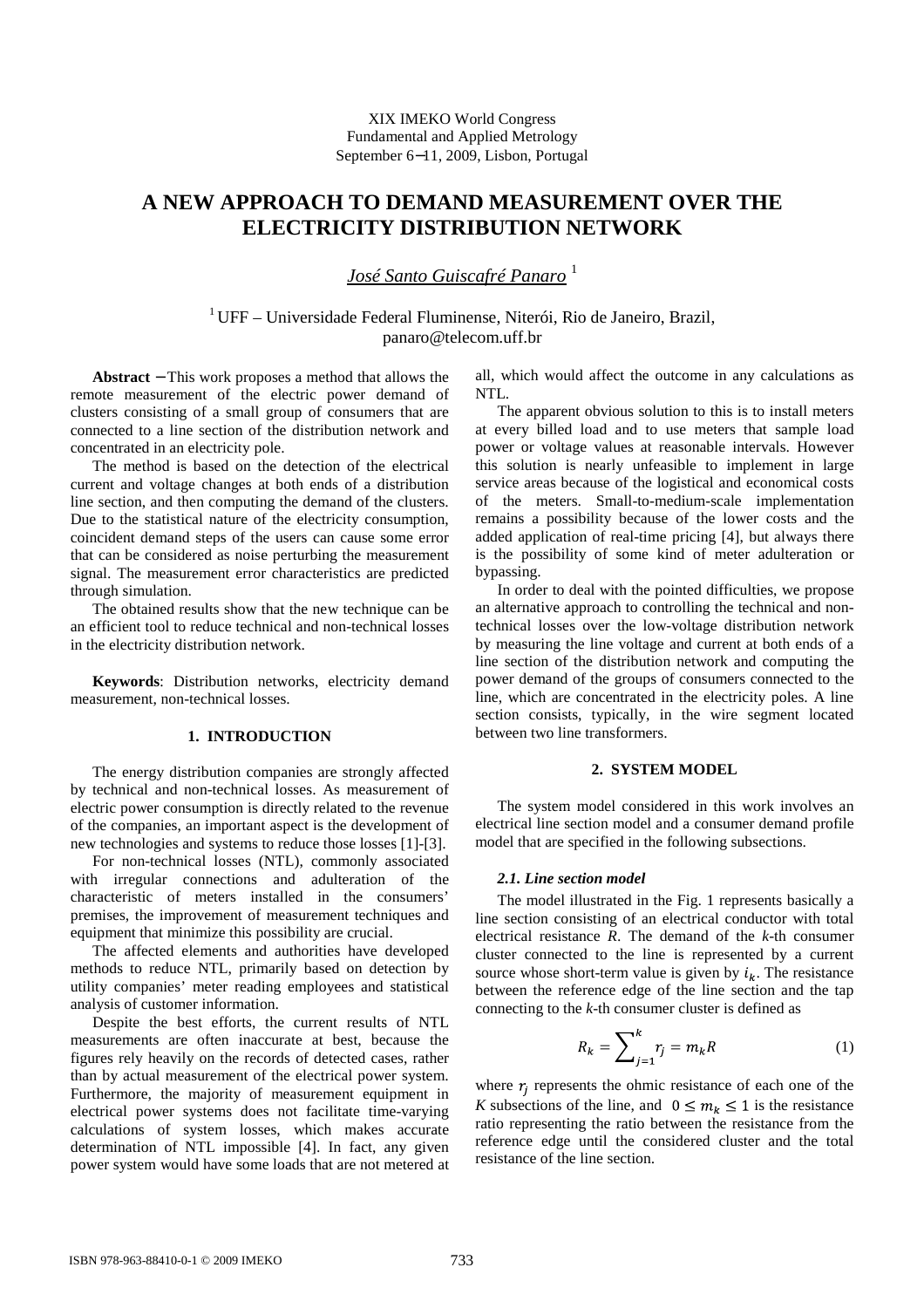

Fig. 1. Line section model.

We assume that voltages and currents at the edges of the line section are known by direct measurement. The voltage and current of the reference edge (point *A*) are denoted by  $v_A$  and  $i_A$  respectively, while the voltage and the current at the other edge (point *B*) are represented by  $v_B$  and  $i_B$ .

Dictated by the Kirchhoff's Current Law (KCL), the total current entering in the line section has the same magnitude of the total consumer demand, that is

$$
i_A + i_B = \sum_K i_k \tag{2}
$$

Clearly, if only the voltages and currents at the edges of the line are known, for  $K > 2$ , the exact value of the current demand of each line tap is indeterminate.

## *2.2. Short-term demand statistical model*

Most of the domestic loads are connected and disconnected from the power line abruptly as in the case of illumination devices and electrical appliances. Therefore, the resultant instantaneous electricity demand has a switched profile by nature. Based on this fact, we assume that the short-term current demand of a consumer varies essentially in the form of current steps whose amplitude and switching timing are random variables.

Unfortunately, in the literature we could find only longterm models for consumer electricity demand with time resolution of hours or at best of minutes, reflecting only an average profile. Consequently, this work will adopt a simple heuristic short-term model to the electrical current demand of a single domestic consumer. Although additional refinement can be done to improve it, the proposed model is adequate to simulate and verify the proposed concept.

We assume that there are two basic consumer demand components that should be combined: periodic and nonperiodic. Periodic demand is caused by loads that are switched at quasi-regular intervals as in the case of refrigerators, electric boilers, etc. Non-periodic demand is generated by turning electrical loads on and off asynchronously. In addition, in each case, we consider the existence of an additive white Gaussian noise (AWGN) ingredient that characterizes the instantaneous demand fluctuations of the loads. Thus, the electrical current demand of each consumer can be represented by

$$
i_k = i_p + i_N = \sum x_i + \sum y_i \tag{3}
$$

where  $i_p$  and  $i_p$  are, respectively, the total periodic and nonperiodic loads.

Each cycle of the periodic demand components can be modeled as

$$
\mathbf{x} = \begin{cases} \mathbf{X}, & 0 < t \le \mathbf{\tau}_{\mathbf{x}_{\text{on}}} \\ 0, & \mathbf{\tau}_{\mathbf{x}_{\text{on}}} < t \le \mathbf{\tau}_{\mathbf{x}_{\text{off}}} \end{cases} \tag{4}
$$

where  $\tau_{x_{\text{on}}}$  and  $\tau_{x_{\text{off}}}$  are vectors of  $n_x$  Gaussian random variables  $\mathcal{N}(\mu_{x}, \sigma_{x})$  following the normal probability density function:

$$
f_{\mathbf{x}}(\tau) = \frac{1}{\sigma_{\mathbf{x}}\sqrt{2\pi}} e^{-\frac{(\tau - \overline{\tau_{\mathbf{x}}})^2}{\sigma_{\mathbf{x}}^2}}
$$
(5)

The mean and the standard deviation vectors for  $\tau_{x_{on}}$  are given by  $\overline{\tau_{x_{on}}}$  and  $\sigma_{x_{on}}$  respectively. Similarly, for  $\tau_{x_{off}}$ these vectors are given by  $\overline{\tau_{x_{off}}}$  and  $\sigma_{x_{off}}$ . During the active interval the current demand of the  $i$ -th load is given by  $X_i$ .

In a similar manner to the previous case, each cycle of the non-periodic loads can be modeled as

$$
\mathbf{y} = \begin{cases} \mathbf{Y}, & 0 < t \le \mathbf{\tau}_{\mathbf{y}_{\text{on}}} \\ 0, & \mathbf{\tau}_{\mathbf{y}_{\text{on}}} < t \le \mathbf{\tau}_{\mathbf{y}_{\text{off}}} \end{cases} \tag{6}
$$

where  $\tau_{\text{y}_{\text{on}}}$  and  $\tau_{\text{y}_{\text{off}}}$  are vectors consisting of  $n_{\text{y}}$  exponential random variables with probability density function given by

$$
f_{y}(\tau) = \frac{1}{\tau_{y}} e^{-\tau/\tau_{y}}
$$
 (7)

and expected value vectors given by  $\overline{\tau_{y_{on}}}$  and  $\overline{\tau_{y_{off}}}$ respectively. In this case, the current demand of *i*-th periodical load during the on-interval, offers a constant demand,  $Y_i$ .

 Fig. 2 shows an example of the resultant demand profile for the proposed model, relative to the combination of two loads, being one periodic component with parameters ,  $\overline{\tau_{\text{Xon}}}$  = 10 min and  $\overline{\tau_{\text{Xoff}}}$  = 60 min and the other a non-periodic component with parameters  $Y_1 = 1 \text{ A}$ , ,  $\overline{\tau_{y_{\text{on}}}}$  = 30 min and  $\overline{\tau_{y_{\text{off}}}}$  = 60 min.



Fig. 2. Demand profile due to the combination of a periodic load and a non-periodic load with the following parameters:  $X_1 = 2$  A,  $\overline{\tau_{x \text{off}}}$  = 60 min;  $Y_1 = 1 \text{ A}, \quad \overline{\tau_{y}} = 30 \text{ min},$  $\overline{\tau_{y_{\text{off}}}}$  = 60 min.

### **3. SYSTEM ANALYSIS AND DESIGN**

We consider that the short-term voltages and currents at the edges of the line section of Fig. 1 are sampled regularly at a sufficient high rate  $f_s$  (e.g., at each power line cycle or so). Thus, the probability that two or more loads are switched in the same instant can be obtained by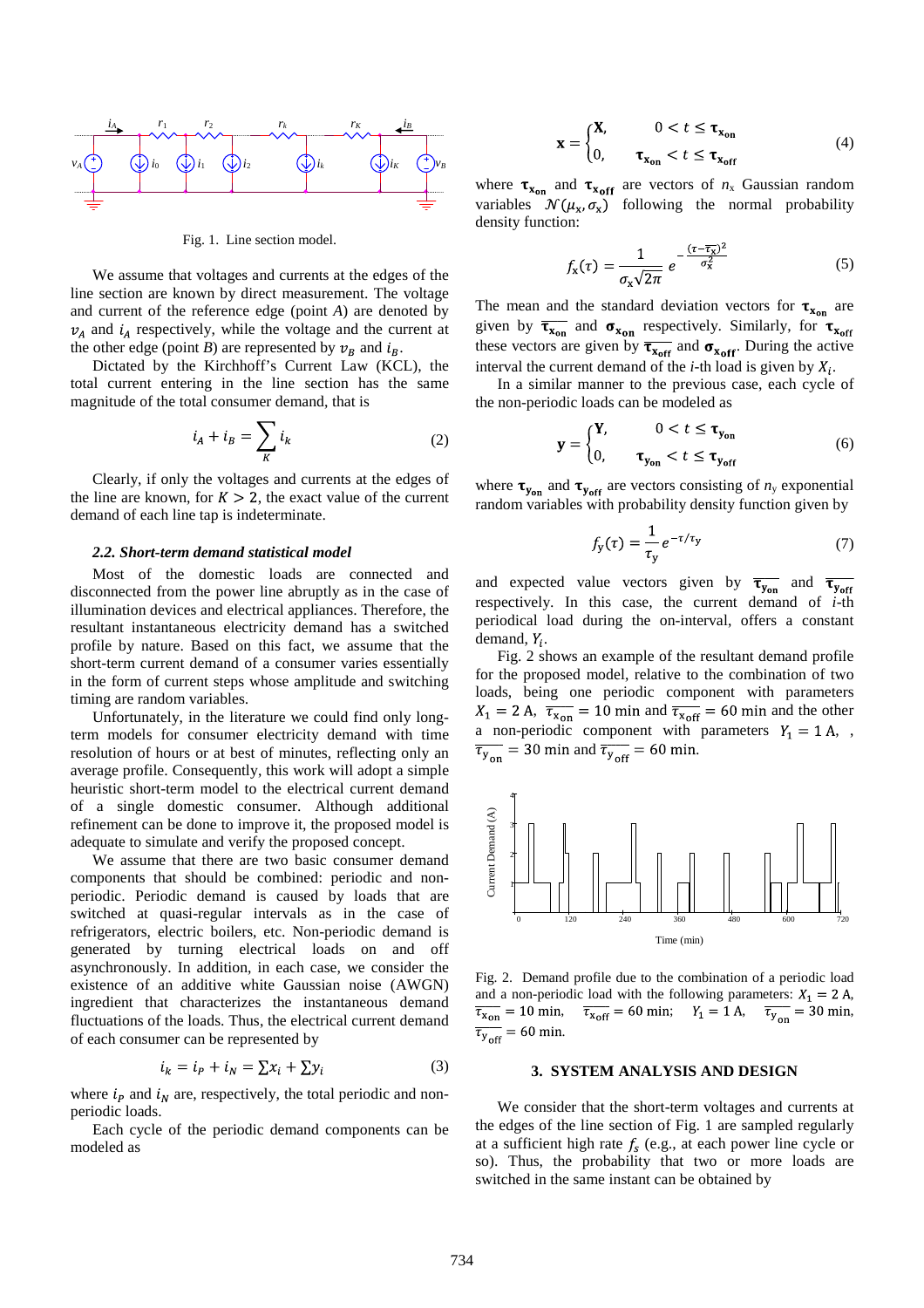$$
P_m = 1 - \prod_K (1 - p_k) \tag{8}
$$

where  $p_k$  is the *k*-th line tap switching average probability in any sample interval given by

$$
p_k = \frac{\sum_{n_x} (\overline{\tau_{x_{\text{on}}} + \overline{\tau_{x_{\text{off}}}}})^{-1} + \sum_{n_y} (\overline{\tau_{y_{\text{on}}} + \overline{\tau_{y_{\text{off}}}}})^{-1}}{f_s/2}
$$
(9)

As mentioned before, it is not possible to determine the exact value of the current demand of each line tap of the system by merely measuring the voltage and current signals of the line section edges. However, we can get an estimate by detecting the voltage and current variation signals of the line section edges and submitting them to a reasonably simple signal processing.

## *3.1. Basic Demand Measuring Process*

Supposing that in a considered sample interval the current demand changes are due to a single consumer cluster, then the circuit illustrated in Fig. 3 is valid and, in this case, the cluster current variation is given by

$$
\Delta \hat{\iota}_k = \Delta \dot{\iota}_A + \Delta \dot{\iota}_B \tag{10}
$$

Furthermore, we can determine which cluster has caused the demand change, first writing that

$$
\Delta v_A - m_k R \Delta i_A = \Delta v_B - (1 - m_k) R \Delta i_B \tag{11}
$$

and, then determining the resistance ratio value from the tap that caused the current variation:

$$
\widehat{m}_k = \frac{\frac{\Delta v_A - \Delta v_B}{R} + \Delta i_B}{\Delta i_A + \Delta i_B} \tag{12}
$$

 As we assume that the topology of the line section is identified, i.e., the resistance values  $R_k = m_k R$  of the subsections are known, the estimate of the resistance ratio  $\hat{m}_k$  uniquely identify the consumer cluster that caused the demand variation.



Fig. 3. Model for current demand variation in a single line tap.

In a real environment, as result of the system noise, the values obtained are approximated. Based on the Detection Theory, if we assume that the process noise is Gaussian then the optimal detection is maximum likelihood detection [5][6]. This implies that we should choose the nearest valid  $m_k$  of the obtained value in (6).

The estimate for the current demand of each consumer cluster can be achieved by totalizing the demand changes, that is, for each cluster we can compute

$$
\hat{\iota}_k = \sum_K \Delta \hat{\iota}_k \tag{13}
$$

#### *3.2. Advanced Demand Measuring Process*

The technique developed in the previous subsection is flawless while demand variations do not occur simultaneously in multiple taps. However, in the event of multiple tap switching (MTS), if a process adjustment is not made, the accumulation process defined in (13) can be permanently disturbed.

For consumer energy demand control purposes, we consider a catastrophic event when a negative demand step is lost permanently. The reason is that in this situation the consumer demand can become overestimated for a large period of time as illustrated by Fig. 4. Therefore, we assume that some amount of underestimate error in the demand measurement can be tolerated, but not overestimate errors.



Fig. 4. Example of demand overestimates: - catastrophic events at  $t_1 = 220$  min and  $t_2 = 1092$  min.

Fortunately, MTS events can be detected. To examine this question more briefly, we consider a simplified model for the line section of the Fig. 1, assuming ideal voltage sources and equidistant line taps, i.e.,  $r_k = R/K$ . Taking these conditions into account, result that  $\Delta v_A = \Delta v_B = 0$ and  $m_k = k/K$ . Thus, for this simplified model, we conclude that the source of each single tap demand change can be determined by

$$
\hat{k} = \hat{m}_k K = \frac{K \Delta i_B}{\Delta i_A + \Delta i_B} \tag{14}
$$

If the demand change is due to a single tap, the result obtained from (14) should be an integer in the range [0, *K*]. However, in the case of MTS, the relationship in (10) is not valid anymore and the resultant value from (14) will be a real number in the range  $(-\infty, \infty)$ . Therefore, single and multiple tap switching can be distinguished by examining the result furnished by (14). To mitigate the incident noise, the output  $\hat{k}$  can be compared with its nearest integer  $r(\hat{k})$ , where  $r(\cdot)$  represents the rounding function. A single tap event can be declared if the measured distance given by

$$
\delta = |r(\hat{k}) - \hat{k}| \tag{15}
$$

is smaller than an arbitrary threshold value  $\varepsilon$ , that is, if  $\delta < \varepsilon$ .

As MTS is detectable, the next step is to control the accumulating process in (13) in order to avoid overestimates like those illustrated in Fig. 4. As tap switching probabilities are relatively small, i.e.,  $p_k \ll 1$ , we consider that the vast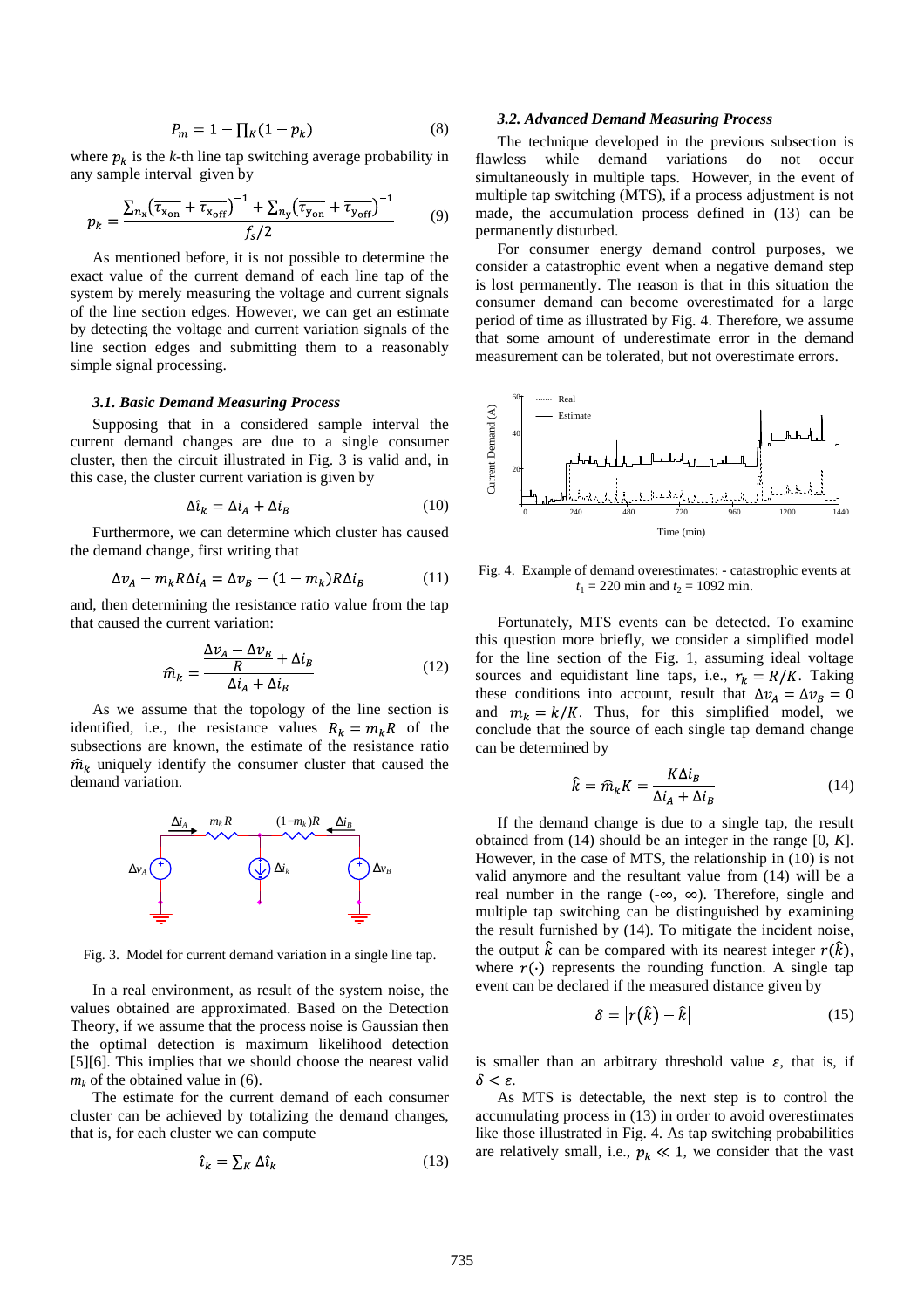majority of the MTS events occur by the demand variation of only two taps,  $\Delta i_{k_1}$  and  $\Delta i_{k_2}$ , as illustrated in Fig.5.



Fig. 5. Model for current demand variation in two line taps.

In the event of MTS, there are four specific conditions related to the polarities of  $\Delta i_A$  and  $\Delta i_B$ . Case 1 occurs when both are positive and if we consider that multiple taps are submitted to increasing demands, one good strategy in this case is do not add anything to the demand estimates  $\hat{\iota}_k$ , i.e,  $\Delta \hat{\iota}_k = 0$ . In this way, overestimating the demand of wrong consumer clusters is avoided.

Case 2 occurs when both  $\Delta i_A$  and  $\Delta i_B$  are negative. In this case, the worst situation is when one of the conflicting taps is responsible for almost the totality of the demand change. Thus, the most conservative decision in this case, is to deduct the demand variation integrally for all taps, i.e.,  $\Delta \hat{\iota}_k = \Delta \hat{\iota}_A + \Delta \hat{\iota}_B.$ 

For the remaining cases, the polarities of the demand changes have opposite signs. In this case, this implies that the variations  $\Delta i_{k_1}$  and  $\Delta i_{k_2}$  are also in opposite directions. An analysis in the circuit shown in Fig.5 reveals that

$$
\begin{bmatrix} \Delta i_{k_1} \\ \Delta i_{k_2} \end{bmatrix} = \begin{bmatrix} 1 + R_1/R_2 & -R_3/R_2 \\ -R_1/R_2 & 1 + R_3/R_2 \end{bmatrix} \cdot \begin{bmatrix} \Delta i_A \\ \Delta i_B \end{bmatrix}
$$
 (16)

Case 3 is for  $\Delta i_A < 0$  and  $\Delta i_B > 0$ , resulting that  $\Delta i_{k_1}$  < 0 and  $\Delta i_{k_2}$  > 0. In this case, the most negative value for  $\Delta i_{k_1}$  occurs for the minimum value of  $R_2$ , which corresponds to the situation in which the active taps are adjacent, that is, for  $k_2 = k_1 + 1$ . The same conclusion is also valid for the case 4, when  $\Delta i_A > 0$  and  $\Delta i_B < 0$ . Thus, rewriting (16) for  $R_1 = kR/K$ ,  $R_2 = R/K$  and  $R_3 = (K (k - 1)R/K$ , we obtain that

$$
\Delta \hat{\iota}_{k_1} = \begin{cases} (1+k)\Delta i_A - (K - k - 1)\Delta i_B, & 0 \le k < K \\ 0, & k = K \end{cases} \tag{17}
$$

and

$$
\Delta \hat{\iota}_{k_2} = \begin{cases} (K - k + 1)\Delta \iota_B - (k - 1)\Delta \iota_A, & 0 < k \le K \\ 0, & k = 0 \end{cases}
$$
(18)

For estimation purposes, the result in (17) can used to estimate  $\Delta \hat{\iota}_k$  for case 3 and case 4 can be handled by (18).

As we choose the detection process to avoid overestimates, the output of the accumulation process (13) is often underestimated and, eventually, reaches the zero baseline and an important question is how to handle these events. As current demand is non-negative, the basic action in those circumstances is to limit the value of  $\hat{\iota}_k$  to zero. Moreover, in those occasions that the baseline is reached due to the detection of a single tap switching event, there is the opportunity to correct the baseline since the last occurrence of cases 2, 3 or 4 at time  $t_0$ . This can be done by

subtracting the negative output  $\hat{\iota}_k(t_1)$  provided by (13) for the entire time range  $[t_0, t_1]$ , that is

$$
\hat{\iota}_k(t) = \hat{\iota}_k(t) - \hat{\iota}_k(t_1), \quad t = t_0, \cdots, t_1 \tag{19}
$$

Summarizing the above discussion, we propose the following demand measuring process, computed at every sample interval:

- *Step 1:* Verify if the line tap estimate  $\hat{k}$  is close enough to a integer in the range  $[0, K]$ , that is, using (15) compare  $\delta$  and  $\varepsilon$ . If  $\delta > \varepsilon$ , a MTS event was detected and go to step 2. Otherwise, an single tap event was recognized for the tap  $\hat{k}$ . Compute the demand variation estimate for this tap,  $\Delta \hat{\imath}_{\hat{k}}$ , using (10) and set the estimates for all other taps to zero. Jump to step 5.
- *Step 2:* As a MTS event was detected, then compare the values of  $\Delta i_A$  and  $\Delta i_B$ . If the polarities are opposite, go to step 3. Else, if both values are positive, do nothing and jump to step 4. Otherwise, if both values are negative, then deduct integrally the demand variation for all taps, computing (10) for  $k = 0, 1, \dots, K$  and store the current time  $t_0$ . Jump to step 4.
- *Step 3:* If  $\Delta i_A < 0$  and  $\Delta i_B > 0$ , then compute  $\Delta \hat{i}_k =$  $\Delta \hat{\iota}_{k_1}$  using (17) for each line tap. Otherwise, evaluate  $\Delta \hat{\iota}_k = \Delta \hat{\iota}_{k_2}$  by means of (18), for  $k = 0, 1, \dots, K$ . In both cases, store the present time  $t_0$ .
- *Step4:* Compute the demand estimates  $\hat{\imath}_k$  for all taps using (13). If any value results to be negative, set this value to zero. Wait for next time interval.
- *Step 5:* Compute the demand estimates  $\hat{i}_k$  for all taps using  $(13)$ . If, for any *k*, the value results to be negative, correct the baseline for this line tap recalculating  $\hat{\imath}_k$  via (19). Wait for the next time interval.

# **4. SIMULATION RESULTS**

All simulations conducted in this work employ the line section model and the short term demand models described in Section 2. Additional conditions include: a) equidistant line sections, i.e,  $r_k = R/K$ ; b) ideal voltage sources, i.e.,  $\Delta v_A = \Delta v_B = 0$ ; and c) identical demand profile in all line taps. For the last condition, although the number and type of loads connected to the line taps could vary, the same arrange was used in all taps. The basic loads that can be combined and employed in the simulations are listed in Table 1.

Table 1. Basic load types used in simulations.

| <b>Type</b>                     | Amplitude $(A)$ | $\overline{\tau_{on}}$ (min) | $\overline{\tau_{\text{off}}}$ (min) |
|---------------------------------|-----------------|------------------------------|--------------------------------------|
| Periodic                        | $4 \sim 6$      | 5                            | 60                                   |
| Non-periodic,<br>high current   | $20 \sim 22$    | 10                           | 360                                  |
| Non-periodic,<br>medium current | $10 \sim 12$    | 30                           | 720                                  |
| Non-periodic,<br>long-lasting   | $3 \sim 5$      | 240                          | 720                                  |
| Non-periodic,<br>low current 1  | $1 \sim 3$      | 10                           | 60                                   |
| Non-periodic,<br>low current 2  | $1 \sim 3$      | 180                          | 720                                  |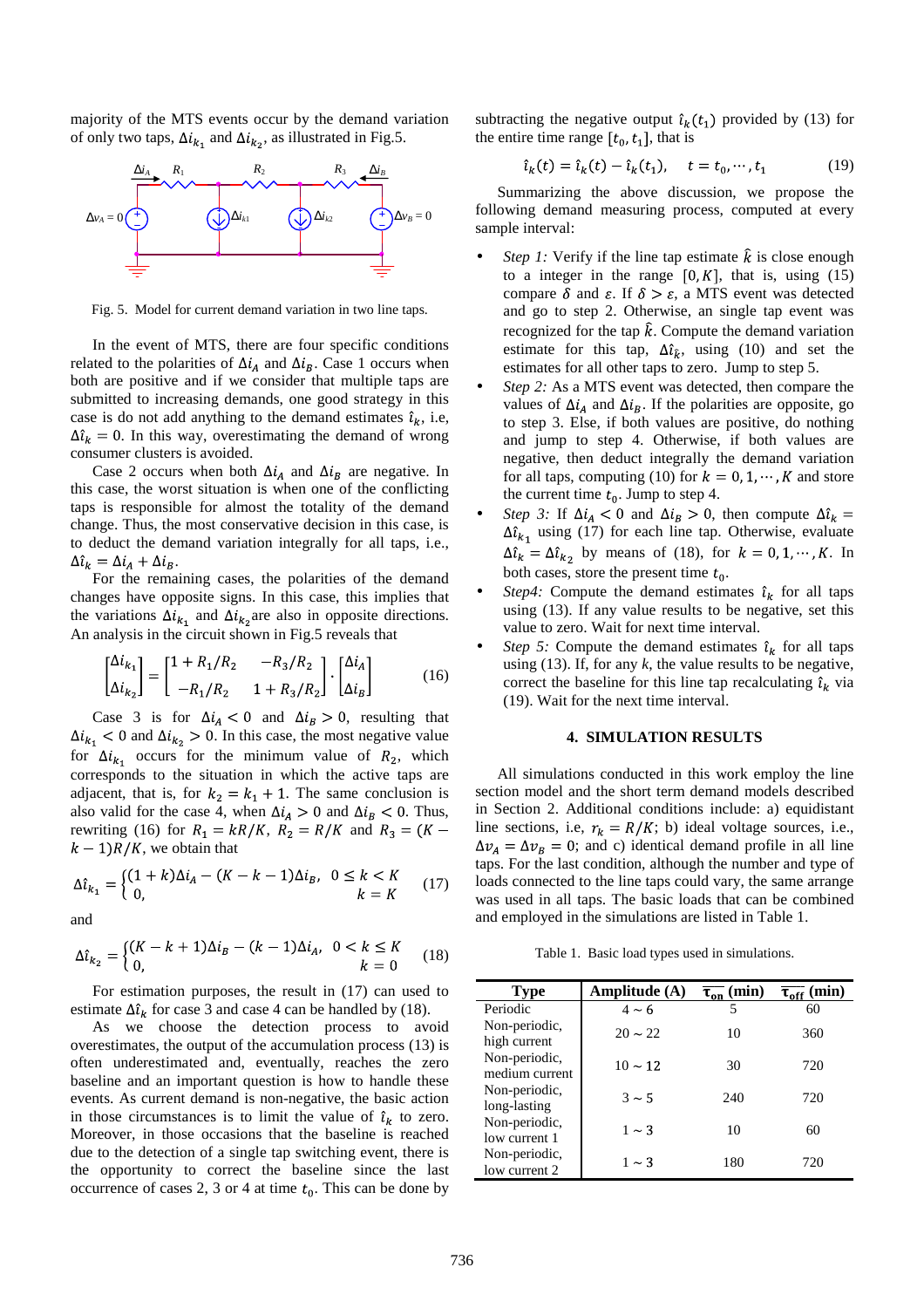Fig. 6 illustrates the typical total current demand profile  $i_T = i_A + i_B$ , resultant for a 50-tap line section, with each tap submitted to all the six different types of loads listed in Table 1.



Fig. 6. Typical total current demand profile for a 50-tap line section. Each tap submitted to all the six load types of the Table 1.

Fig. 7 illustrates the fundamental distinction between the basic and advanced demand measurement processes. Fig. 7(a) shows how the first strategy fails to deal with a catastrophic event around  $t = 530$  min, while Fig. 7(b) exhibits the capacity of the refined process in managing the situation successfully.



Fig. 7. (a) Basic demand measurement process failure dealing with a catastrophic event at  $t = 530$  min. (b) Advanced demand measurement process deals with the same event successfully.

Fig. 8 illustrates how basic and advanced strategies deal with MTS events. Fig. 8(a) confirms that basic process is predisposed to overestimate the demand, while Fig. 8(b) shows that errors in the advanced process tend to underestimate it.

Finally, Fig. 9 shows the performance of the advanced demand measurement process for an increasing number of line taps. The total load of each line tap consisted of the combination of all load types listed on Table 1. As expected, the measuring error increases with the number of line taps and decrease with the sample frequency.



Fig. 8. (a) Basic measurement process overestimates the demand. (b) Advanced measurement process underestimates the demand.



Fig. 9. Advanced demand measurement process error in function of the number of line taps, for two sample rates 10 Hz and 60 Hz.

## **5. CONCLUSIONS**

This work proposed a method that allows measuring the electric power demand of consumer clusters remotely, that is adequate to applications for controlling technical and nontechnical losses over the low-voltage distribution network.

The method is based on the detection of the electrical current and voltage changes at both ends of a distribution line section, and then computing the demand of the clusters.

The measuring process avoids overestimating the demand by detecting multiple tap switching (MTS) and taking corrective actions in the demand measurement accumulation process.

Simulations performed show that if the incidence of MTS events is kept sufficiently low, either by increasing the sample rate or, in last instance, limiting the number of taps of the line section, then long-term demand measurement process can be accurate enough to be successfully employed in applications combating technical and non-technical losses in the electricity distribution network.